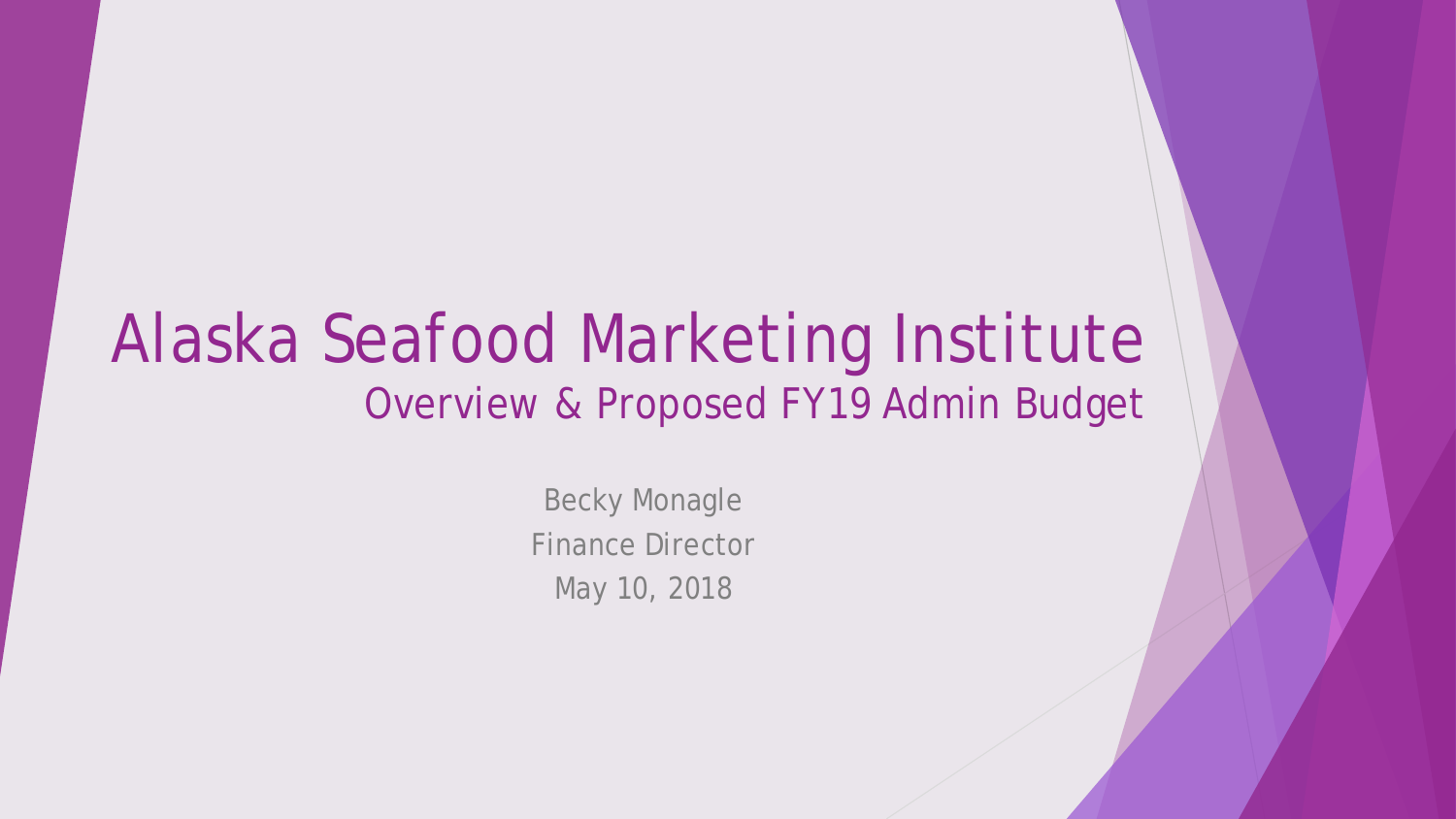#### FY18 ASMI Proposed Budget by Program

| Program                       | <b>FY18 Budget</b>                    | $\%$ | <b>FY19 Budget</b>                   | $\%$ |
|-------------------------------|---------------------------------------|------|--------------------------------------|------|
| <b>Executive Office/Admin</b> | \$2,400,000                           | 14%  | \$2,000,000                          | 13%  |
| Communications                | $\boldsymbol{\mathsf{\$}}$<br>900,000 | 5%   | $\boldsymbol{\mathsf{S}}$<br>840,000 | 5%   |
| <b>Technical</b>              | $\boldsymbol{\mathsf{S}}$<br>390,000  | 2%   | $\boldsymbol{\mathsf{S}}$<br>350,000 | 2%   |
| <b>RFM</b>                    | 1,034,000<br>$\mathcal{L}$            | 6%   | $\boldsymbol{\mathsf{S}}$<br>875,000 | 5%   |
| Retail                        | 1,920,645<br>$\mathcal{L}$            | 11%  | \$1,910,000                          | 12%  |
| Foodservice                   | \$2,120,645                           | 12%  | \$1,950,000                          | 12%  |
| International                 | 6,846,935<br>$\mathcal{L}$            | 41%  | \$6,750,000                          | 42%  |
| <b>Global Food Aid</b>        | $\boldsymbol{\mathsf{S}}$<br>420,900  | 2%   | $\boldsymbol{\mathsf{S}}$<br>355,000 | 2%   |
| <b>Consumer PR</b>            | 1,000,000<br>$\mathcal{L}$            | 6%   | $\boldsymbol{\mathsf{S}}$<br>970,000 | 6%   |
| <b>GRAND TOTAL</b>            | \$17,033,125                          | 100% | \$16,000,000                         | 100% |

\*Capital monies requested for Canned Salmon, Herring & Protein Powder end 6.30.18. Balance currently = \$114k. Requesting a year extension for the project.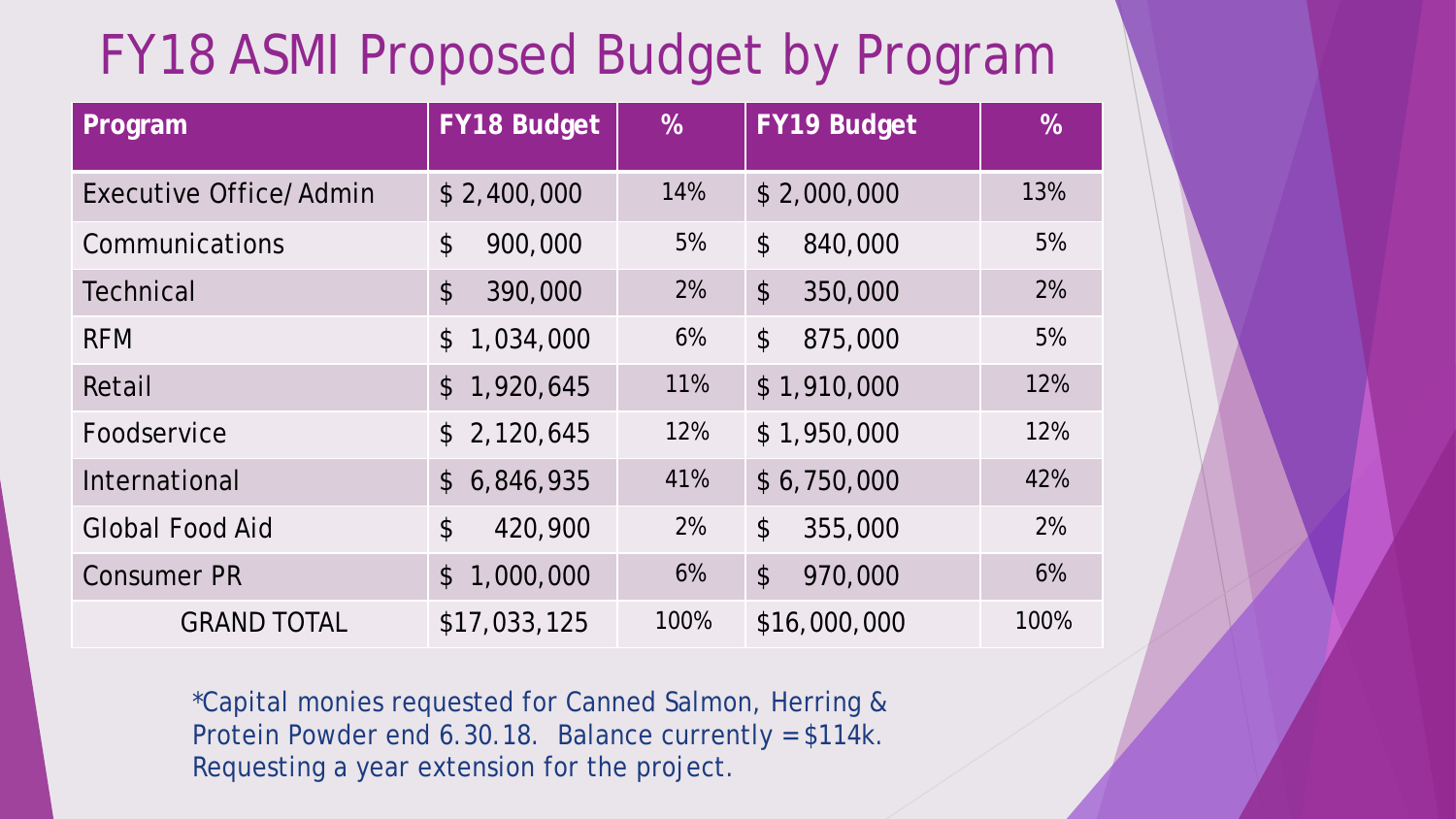#### Admin/Exec Office Proposed FY19 Budget

| <b>Admin/Exec Office</b>  | <b>FY18 Budget</b>                    | FY19 Budget                           | <b>Difference</b>              |
|---------------------------|---------------------------------------|---------------------------------------|--------------------------------|
| <b>Personal Services</b>  | $\boldsymbol{\mathsf{S}}$<br>685,000  | $\boldsymbol{\mathcal{L}}$<br>615,000 | 70,000)<br>$($ \$              |
| Travel                    | $\boldsymbol{\mathsf{\$}}$<br>90,000  | $\boldsymbol{\mathsf{\$}}$<br>75,000  | (\$15,000)                     |
| <b>Fulfillment House</b>  | $\boldsymbol{\mathsf{S}}$<br>150,000  | $\boldsymbol{\mathsf{S}}$<br>150,000  | $\boldsymbol{\mathsf{\$}}$     |
| Board & Committees        | \$<br>200,000                         | $\boldsymbol{\mathsf{\$}}$<br>115,000 | (\$ 85,000)                    |
| <b>SMIS</b>               | $\boldsymbol{\mathsf{S}}$<br>185,000  | $\boldsymbol{\mathsf{S}}$<br>185,000  | $\boldsymbol{\mathsf{S}}$<br>- |
| <b>Consolidated Costs</b> | $\boldsymbol{\mathsf{S}}$<br>400,000  | $\boldsymbol{\mathsf{S}}$<br>350,000  | $($ \$<br>50,000)              |
| <b>Core Costs</b>         | $\boldsymbol{\mathcal{L}}$<br>240,000 | $\boldsymbol{\mathsf{\$}}$<br>240,000 | \$                             |
| <b>Boston Go Wild</b>     | $\boldsymbol{\mathsf{S}}$<br>110,000  | $\boldsymbol{\mathsf{S}}$<br>50,000   | (\$60,000)                     |
| Website/IT Support        | $\boldsymbol{\mathsf{S}}$<br>300,000  | $\boldsymbol{\mathsf{S}}$<br>215,000  | 85,000)<br>$($ \$              |
| <b>Trademark Costs</b>    | $\boldsymbol{\mathsf{S}}$<br>40,000   | \$<br>5,000                           | (\$35,000)                     |
| <b>TOTALS</b>             | \$2,400,000                           | \$2,000,000                           | (\$400,000)                    |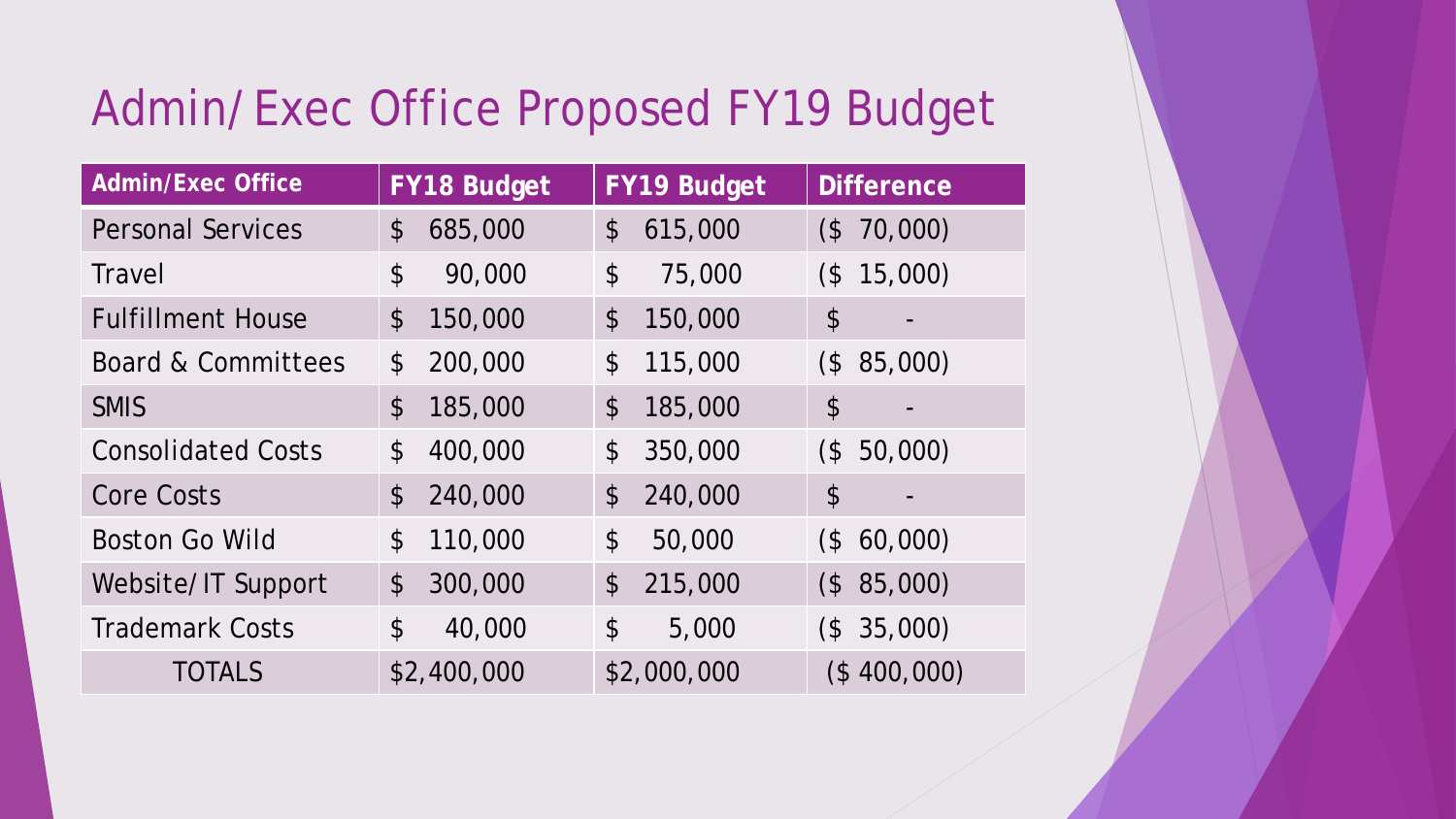### Proposed ASMI Spend Plan

|                            | <b>FY17</b><br><b>Actuals</b>  | <b>FY18</b><br>Projected        | <b>FY19</b><br>Projected                               | FY <sub>20</sub><br>Projected                | <b>FY21</b><br>Projected                  | <b>FY22</b><br>Projected               |
|----------------------------|--------------------------------|---------------------------------|--------------------------------------------------------|----------------------------------------------|-------------------------------------------|----------------------------------------|
| PY Carryforward            | \$18,846.1                     | \$19,065.3                      | \$15,748.0                                             | \$12,460.4                                   | \$9,960.4                                 | \$7,460.4                              |
| <b>Fed Receipts</b>        | $\frac{1}{2}$<br>4,304.3       | \$4,215.8                       | \$4,212.4                                              | \$4,000.0                                    | \$4,000.0                                 | \$4,000.0                              |
| <b>GF Match</b>            | 2,000.0<br>$\frac{1}{2}$       | \$1,000.0                       | $\boldsymbol{\mathsf{\$}}$<br>$\overline{\phantom{a}}$ | $$\mathfrak{s}$$<br>$\overline{\phantom{a}}$ | $\sqrt[6]{}$<br>$\blacksquare$            | \$<br>$\blacksquare$                   |
| GF                         | \$<br>$\overline{\phantom{a}}$ | $\frac{1}{2}$<br>$\blacksquare$ | \$<br>$\overline{\phantom{a}}$                         | \$<br>$\overline{\phantom{a}}$               | $\frac{1}{2}$<br>$\overline{\phantom{a}}$ | \$<br>$\overline{\phantom{a}}$         |
| <b>SDPR</b>                | $\frac{1}{2}$<br>9,566.5       | \$8,500.0                       | \$8,500.0                                              | \$8,500.0                                    | \$8,500.0                                 | \$8,500.0                              |
| <b>Total Revenue</b>       | \$34,716.9                     | \$32,781.1                      | \$28,460.4                                             | \$24,960.4                                   | \$22,460.4                                | \$19,960.4                             |
| Spend Plan                 | (\$15,651.6)                   | (\$17,033.1)                    | (\$16,000.0)                                           | (\$15,000.0)                                 | (\$15,000.0)                              | (\$15,000.0)                           |
| <b>Ending Carryforward</b> | \$19,065.3                     | \$15,748.0                      | \$12,460.4                                             | \$9,960.4                                    | \$7,460.4                                 | 4,960.4<br>$\mathcal{C}_{\mathcal{S}}$ |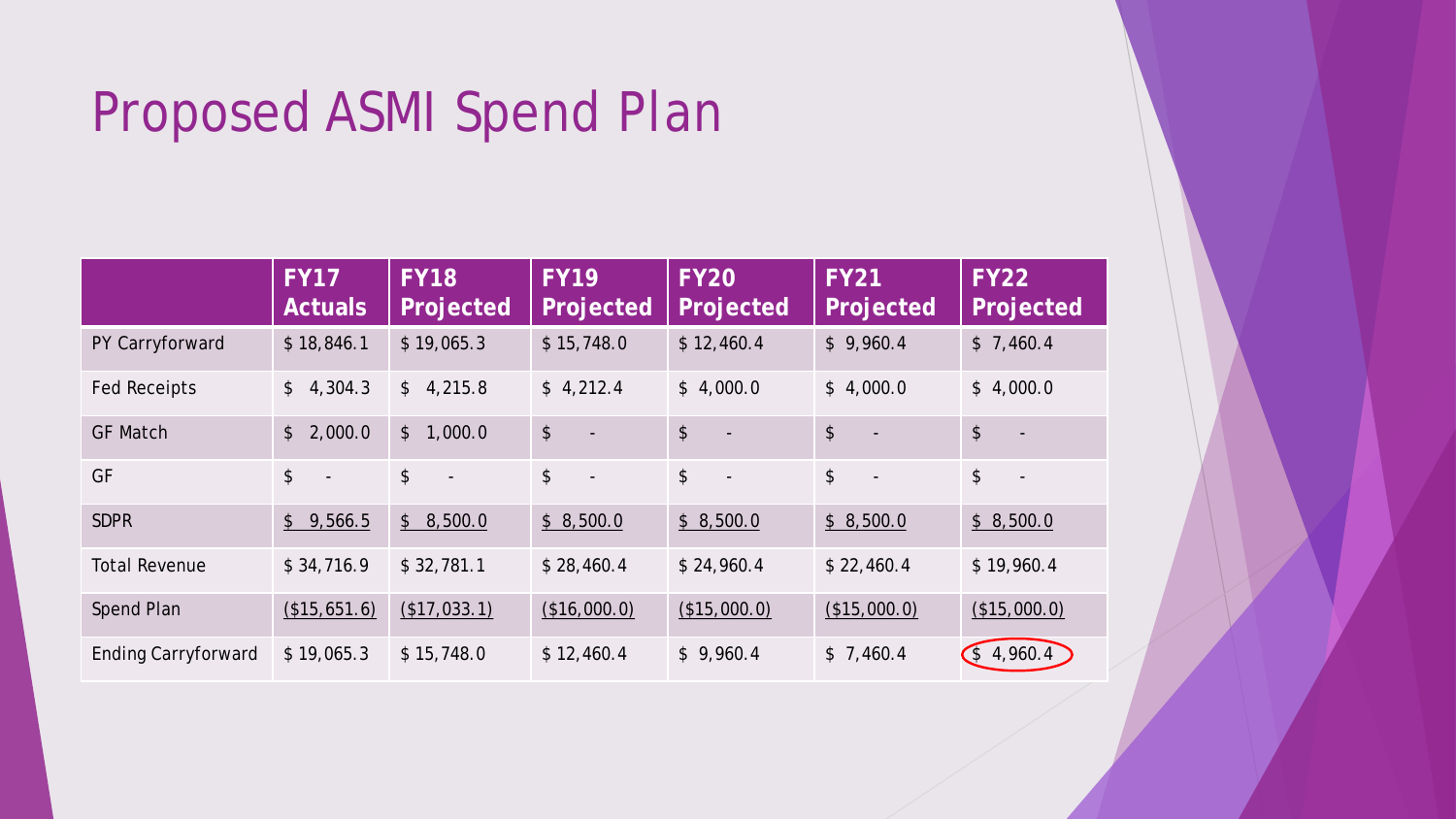#### FY2023 Cash Flow issues

| <b>CF Balance</b>           | \$4,960.4             |              |
|-----------------------------|-----------------------|--------------|
| July - Oct Exp              | (\$2,570.5)           | \$2,389.9    |
| 1st Otr Tax Rev             | \$1,288.3             | \$3,678.2    |
| Nov - Jan Exp               | (\$2,691.0)           | \$987.2      |
| 2 <sup>nd</sup> Otr Tax Rev | 265.1<br>$\mathbb{S}$ | \$1,252.3    |
| Feb - Mar Exp               | $($ \$ 1,644.6)       | $(\$ 392.3)$ |
| 3rd Otr Tax Rev             | \$                    | \$           |
|                             |                       |              |

Assumptions:

- FY18 spend/rev thru 3.31.18 was used. Spend plan was \$17m
- \$686k was for Intl (future will be all match (FY18 Match budget is \$2.8m)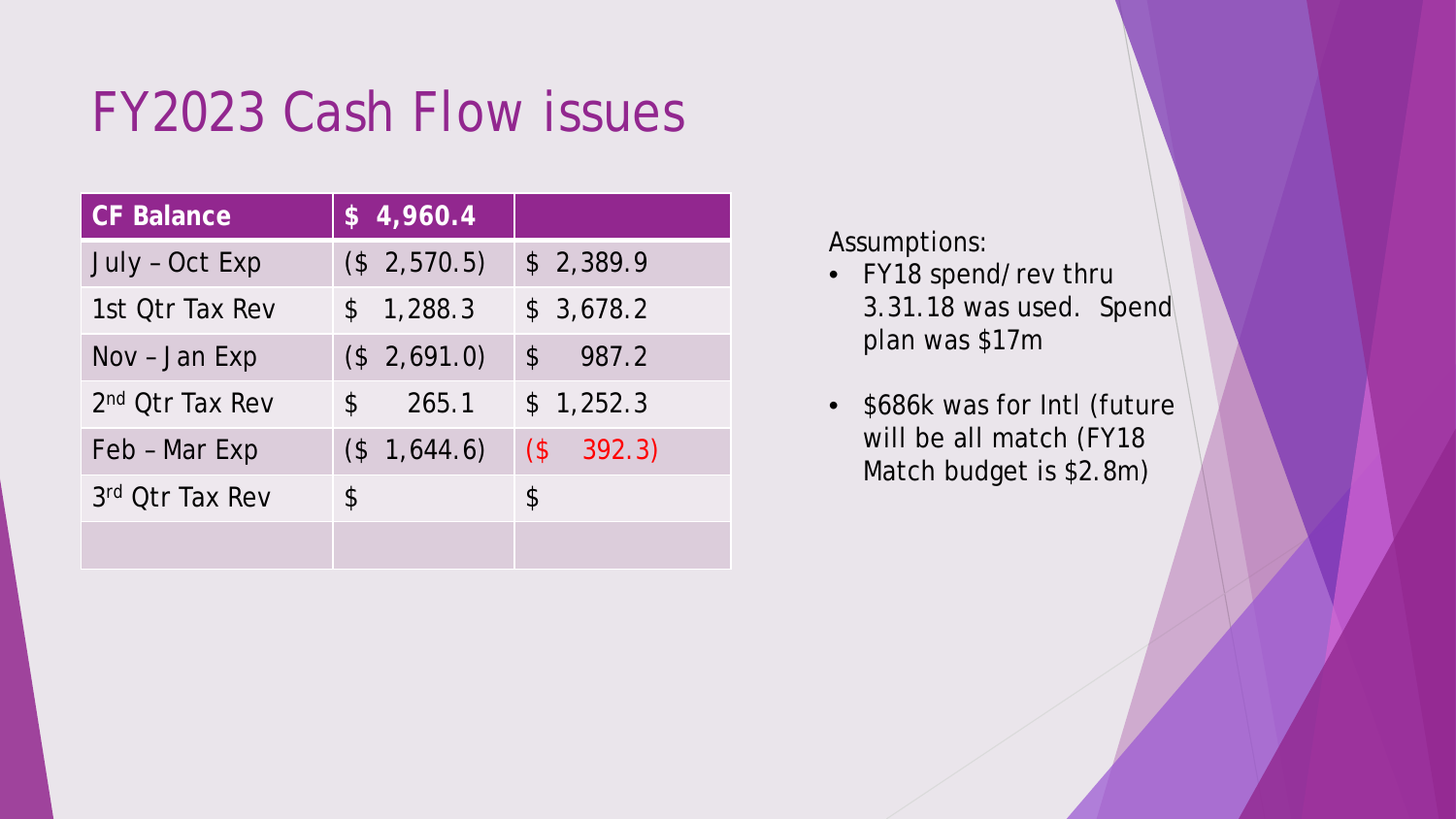### Admin Program Highlights/Challenges

- FY17 IT RFP two new contractors
- Closure of the Seattle office
	- Office
	- Staff
	- Move
- HR recruitments
- RFPs solicited